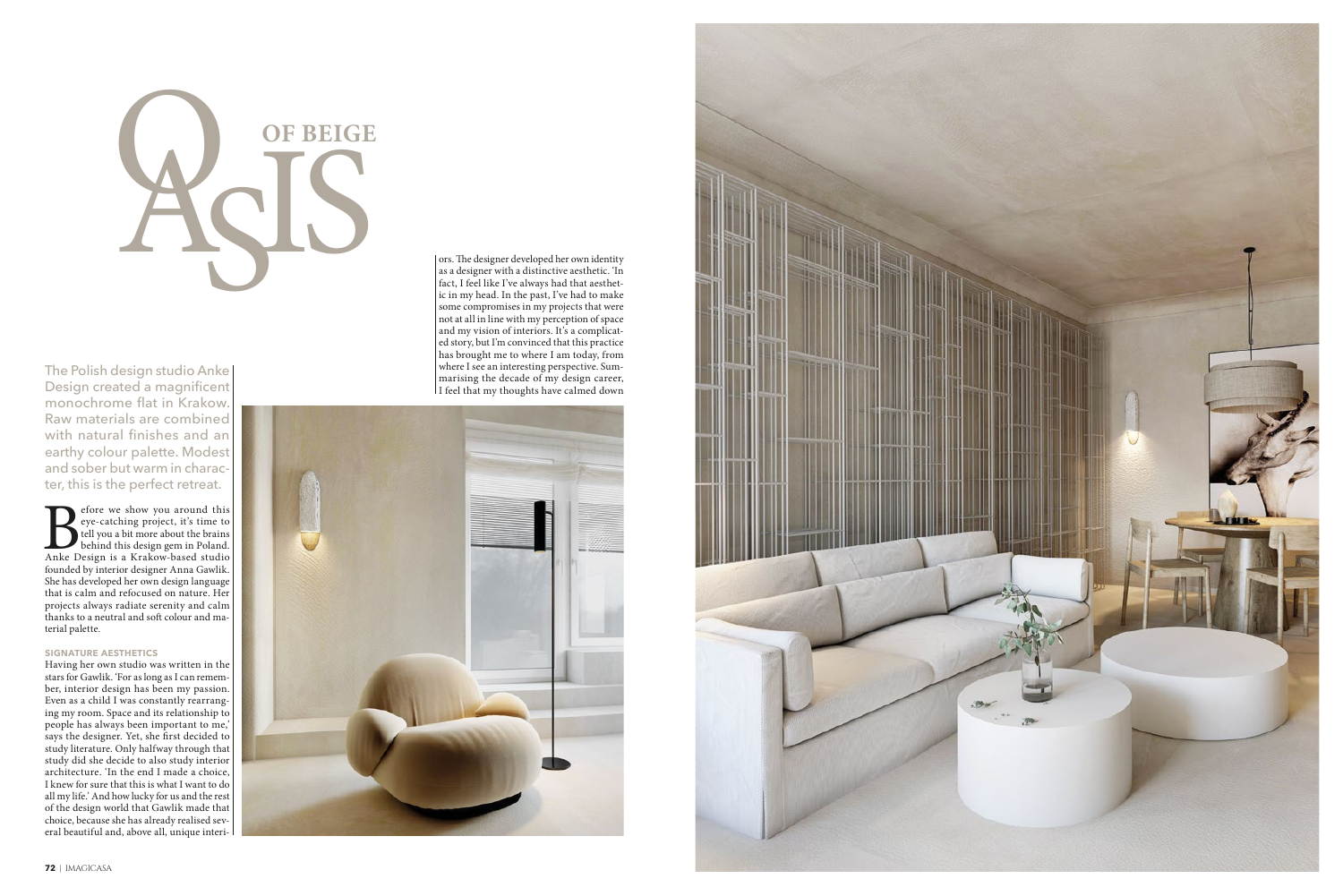

IMAGICASA | **75**

and the vision has become clearer. I have learned to eliminate. I have returned to nature. Looking back, I know that many of my projects were like disguises, today I try to make the spaces that come out of my hand feel like the second skin of the inhabitants. I try to create homes that are real havens,' she says. A home should be a safe haven and not just a "jewel" according to Gawlik. In this, you can recognise the serene and soft aes-

uation in which the interiors I design resonate with the energy of their inhabitants. My aesthetic has evolved a lot, I think it is still in a constant process of change, that I am still on my way, constantly exploring, not only professionally.'

## **NATURAL & PERSONAL**

Gawlik herself describes it as follows: 'Mod-concrete (on the walls, ceilings and foors), est in design, as monochrome as possible and  $\; \; \mid$  a grooved natural veneer panel and natudesigned around the main function: home as 「ral stone. 'Natural finishes that gently re-

As mentioned before, Gawlik returns to nature in her interior designs. She does this especially with the choice of materials and colours. 'I am passionate about sustainable materials that are a gift from the earth. I would like more people to share this passion and to agree and understand the imperfection and beauty of the aging natural object. I think I am moving in the direction of minimalism. One that frames nature, but at the same time I care deeply about understanding the personality and individuality of the people I work with,' says the designer. That personal touch and Gawlik's eye really give Anke Design interiors a soul and even a touch of magic. 'I get my inspiration from everywhere. In art, crafs, nature, even in a feeting moment. The right light, sound, coincidence. You only have to look for it. A bit like for magic.'

### **SIMPLY WARM**

flect the incoming natural light create a calming space,' says Gawlik. The designer used natural plaster to visualise the multidimensionality of the walls and ceilings,

thetic she developed. 'I strive for the ideal sit-  $\;$  l nant throughout the project, namely micro  $\;$  located in a densely built-up area of Krakow. warm.' The classic proportions, simple floor  $\mathcal{L}$  opening up the space and creating flowing transitions. It also emphasises the monochrome aspect of the house. Gawlik also mentions natural Polish linen as a tribute to the local craft and soft finishing element. In addition to the choice of materials, the neutral colour palette also contributes to the monochrome and serene aesthetic. The flat is



Speaking of magic, let's take a look at one of Gawlik's recent enchanting projects: an apartment in Krakow. The images of this property alone give you a sense of peace and security. The project includes a small apartment with a large terrace that had to be redesigned for a young lawyer.

a safe haven after a busy

day of hard work. Without too many embellishments and contrasts. It is simple, monochrome and contemporary. Despite the raw materials, the experience of the interior is

plan, functionally selected fnishing materials and earthy palette create 'an homage to crafsmanship and natural light' and ties everything together.

Modest in colour as well as decoration and materials, only three materials are domi-

'I TRY TO CREATE HOUSES THAT ARE TRUE HAVENS'